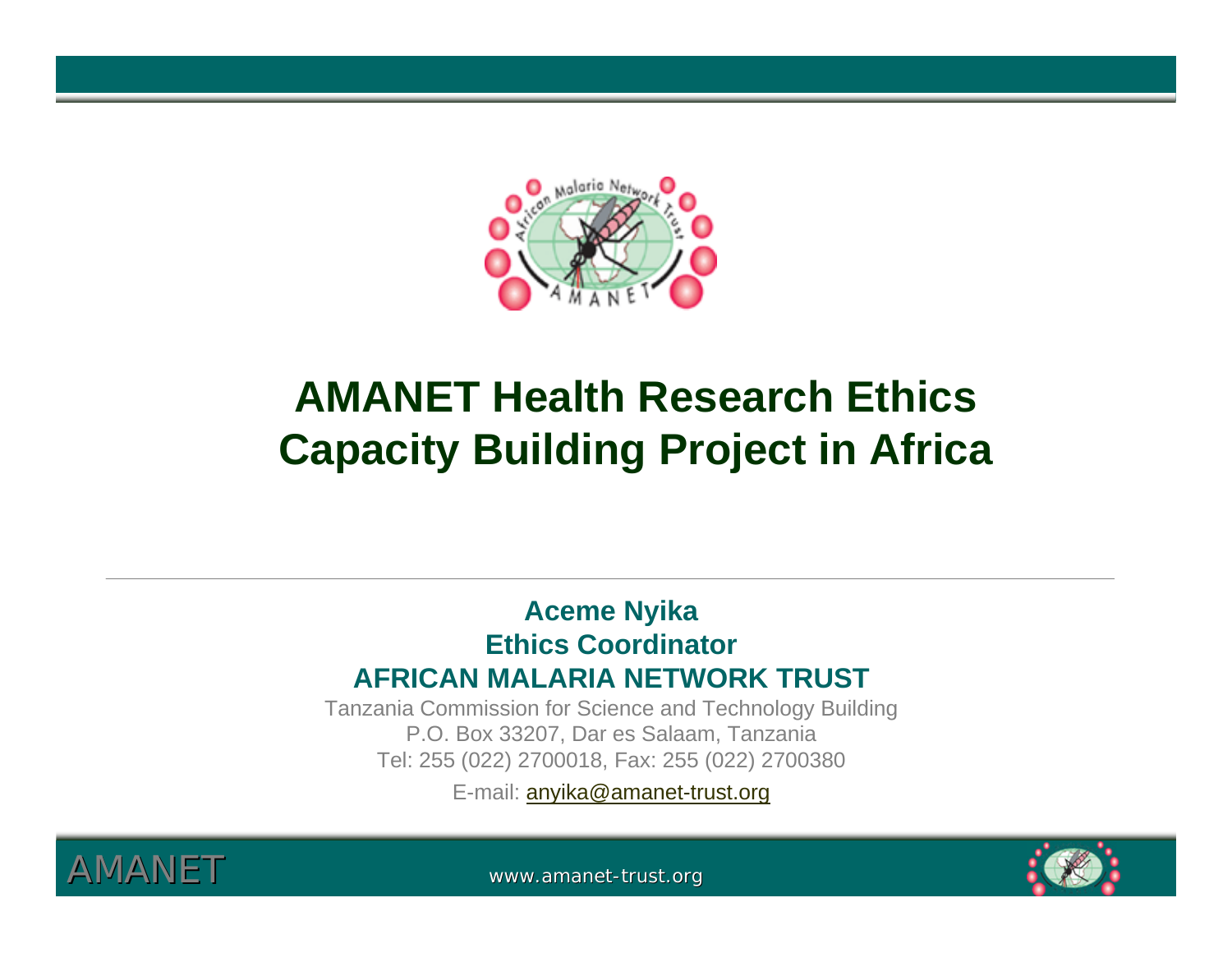# **Contents**

### ■ Background

- AMANET Needs Assessment Survey of Ethics Committees across Africa
- $\blacksquare$  Overview of findings of the Survey
- AMANET capacity building programme for Ethics Committees across Africa
- **Other players in Africa**
- Concluding remarks



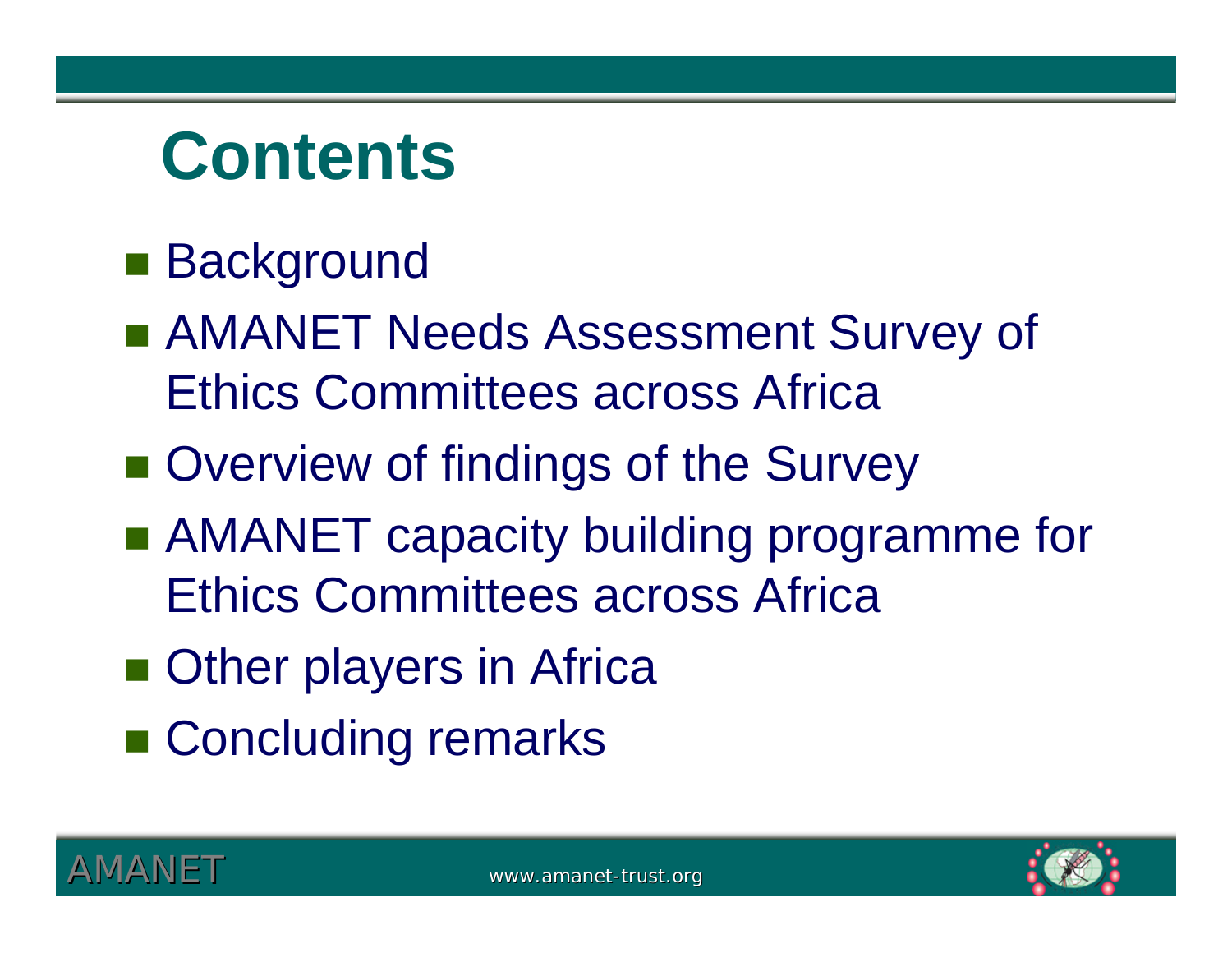# **Background**

#### $\overline{\mathcal{L}^{\mathcal{A}}}$ Increase in health research in Africa

- □ Due to disease burden
- $\square$  Efforts to bridge the 10/90 gap
- □ Efforts to meet the UN Millennium Development goals
- **Exposure of African populations to possible** intentional and/or unintentional harms
- **Hence the need to strengthen HRE in Africa**



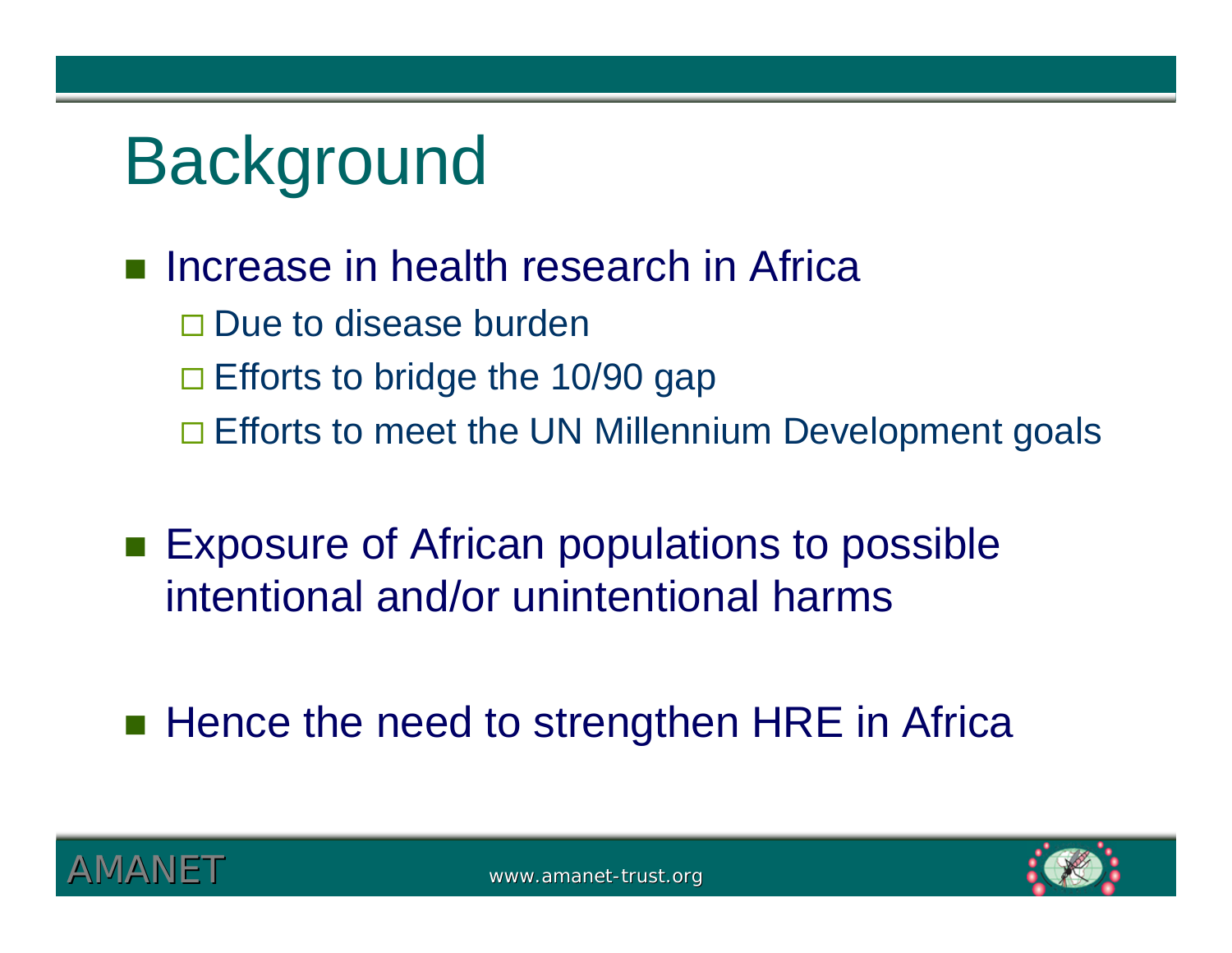## Needs Assessment Survey across Africa

- AMANET conducted an extensive and comprehensive survey of Ethics Committees across Africa(2006-2007)
- **Six Ethicists conducted the survey**
- **First questionnaire sent electronically to** respondents, followed by face-to-face interviews by surveyors to ensure accuracy and clarity



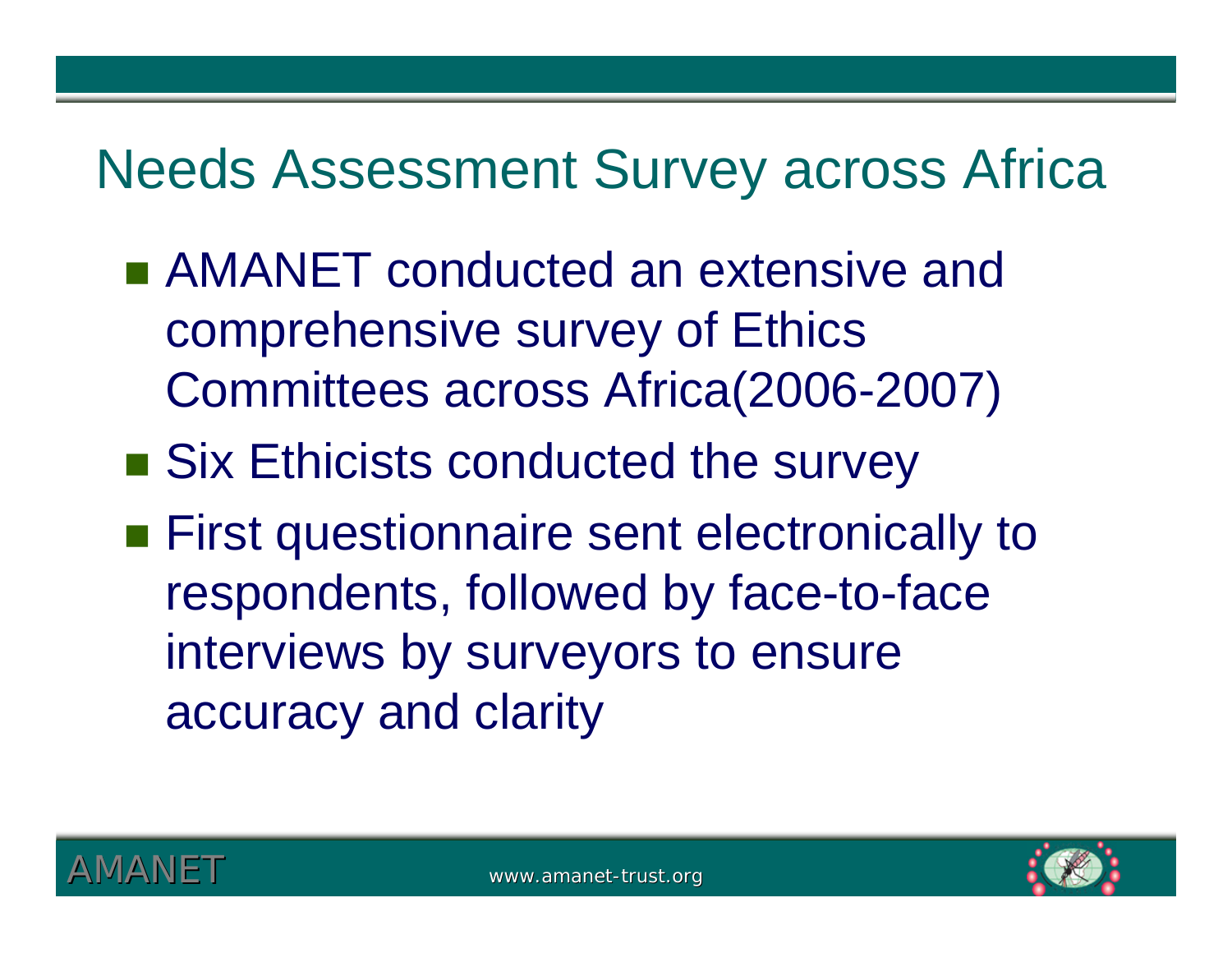# AMANET Survey Instrument

**Questionnaire has 103 questions covering:** □ Legal frameworks □ Composition, independency,  $\Box$  Training of members and training needs □ Availability and sources of resources □ Availability and quality of SOPs □Review procedures, □ Data management and archiving systems  $\Box$ Etc

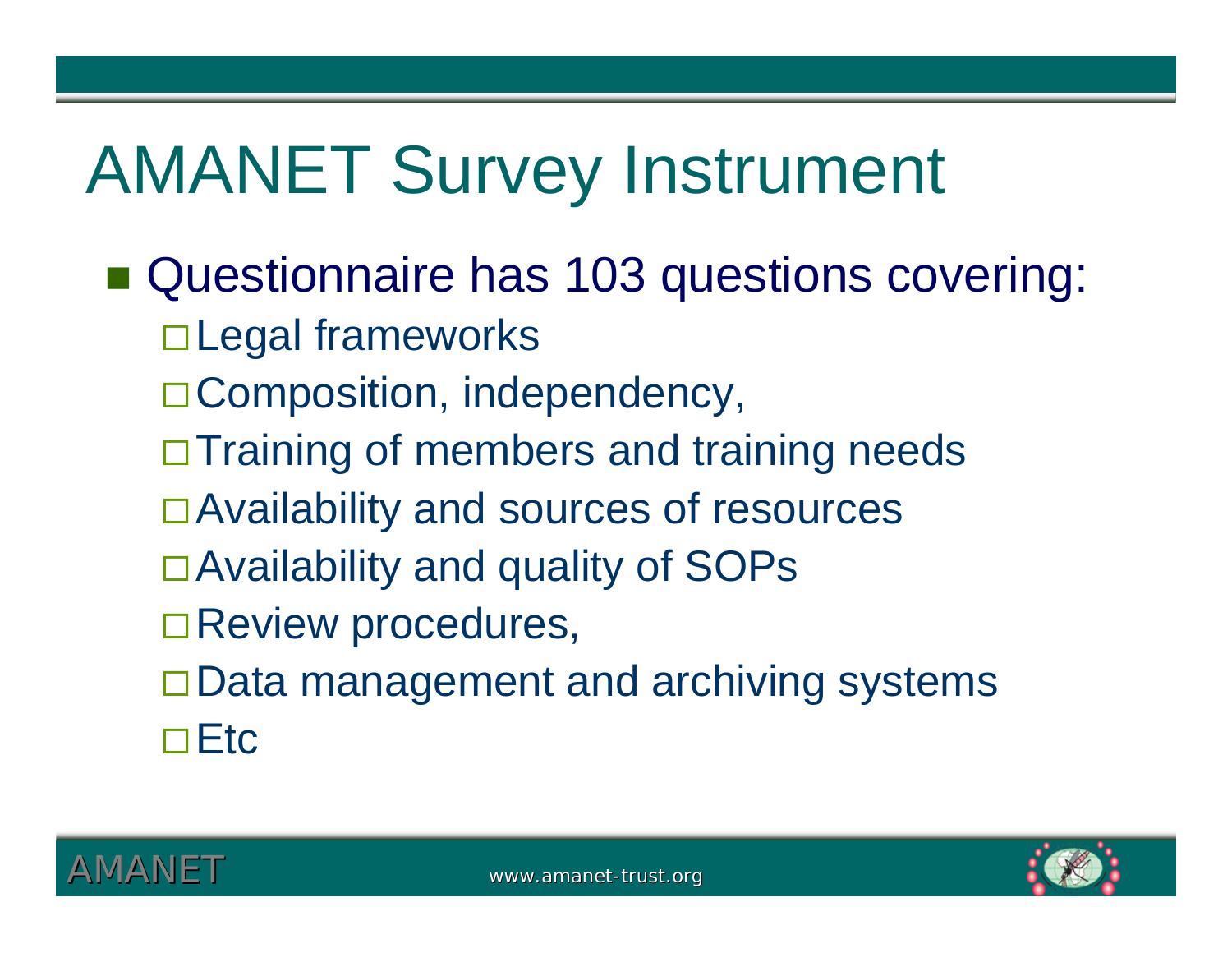## AMANET Survey Results: Overview

- 84% (31/37) response rate
- **Ethics Committees in Anglophone and** Francophone countries surveyed
- **Traditional barriers broken** 
	- □ Francophone versus Anglophone
	- □ Central region of Africa accessed
- Results are covered in detail in two papers in press (JME and DWB)

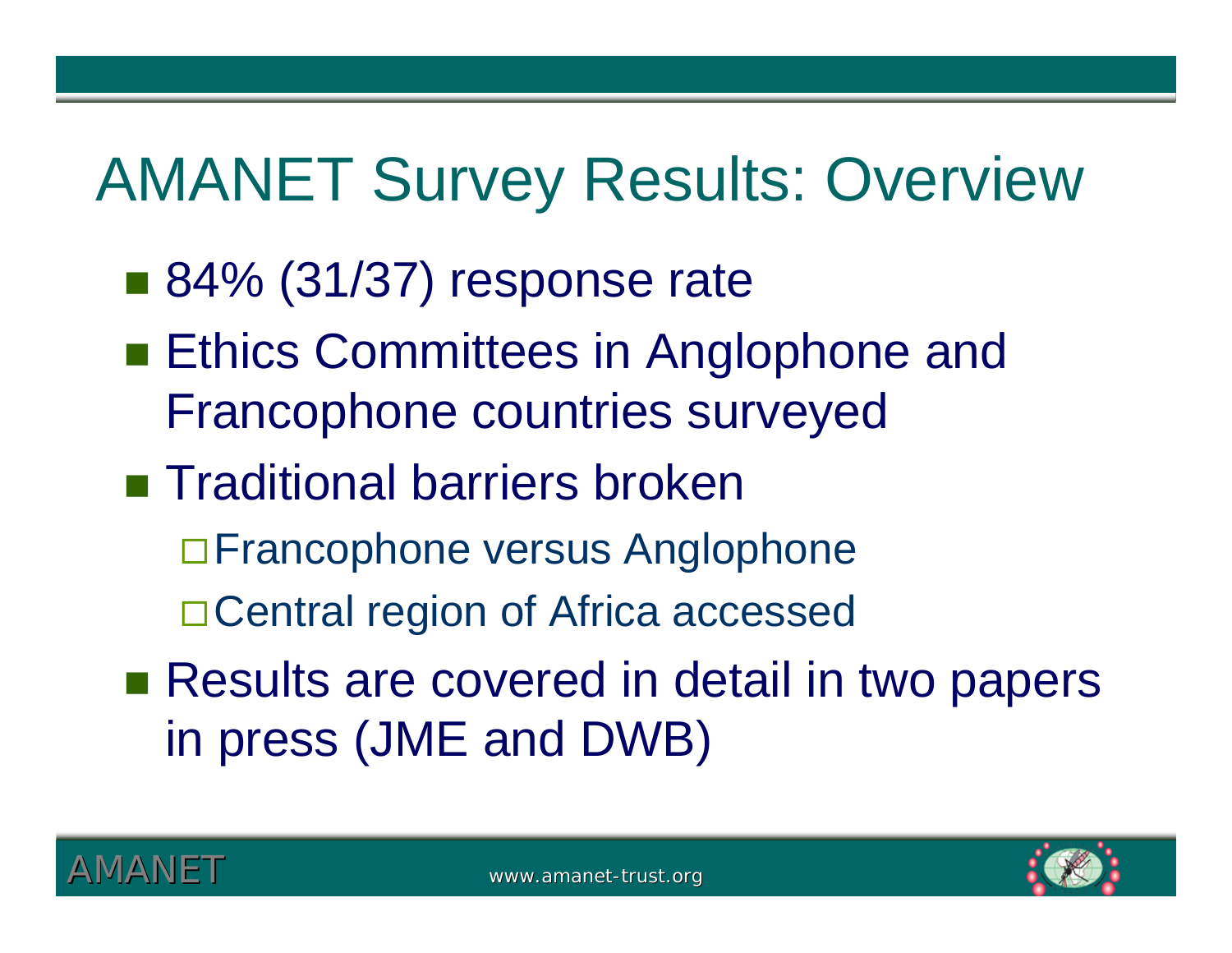## AMANET Survey Results: Overview





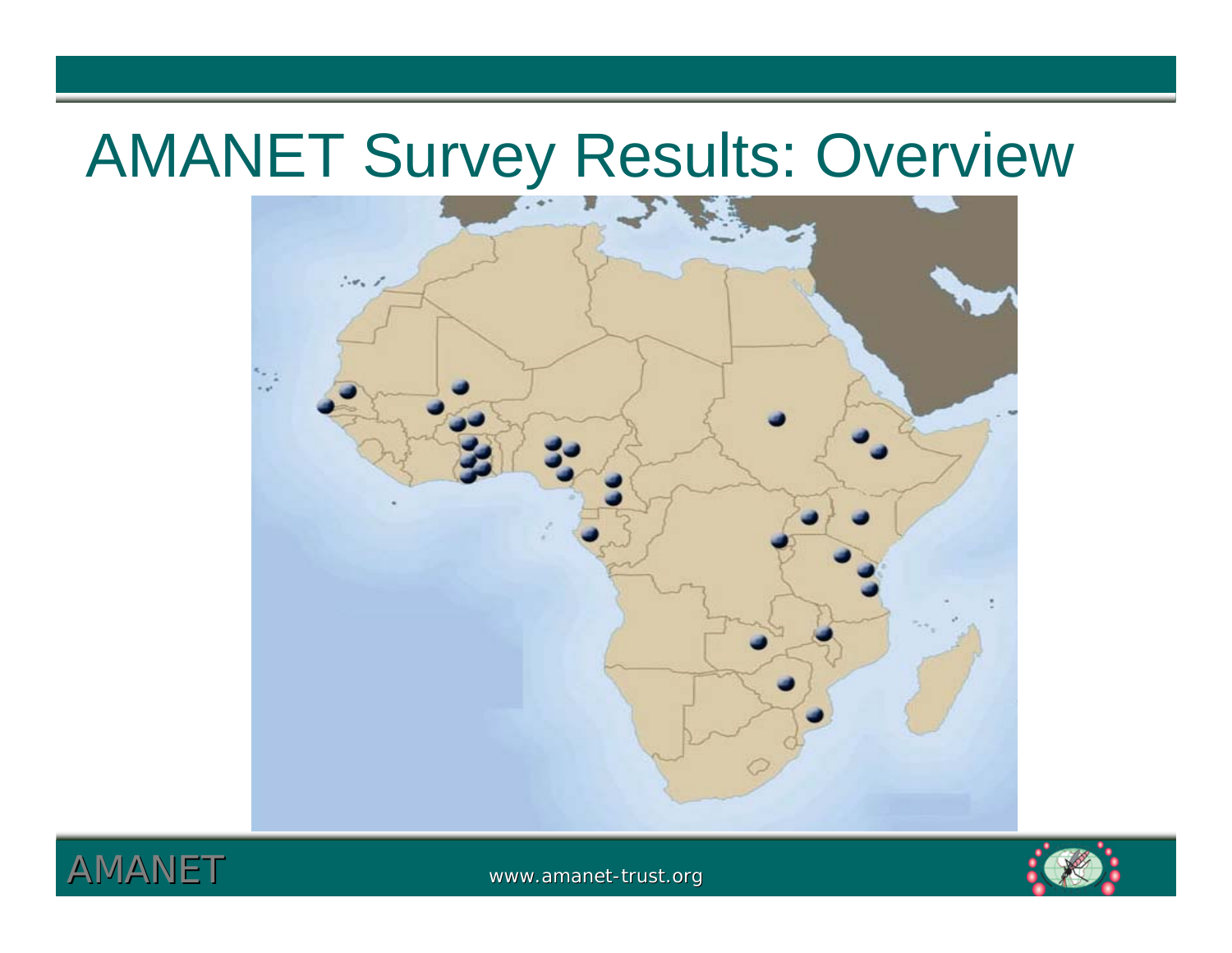### Survey Results: Offices and equipment

- Inadequate / lack of committee office space
- Inadequate / lack of office equipment
	- □ Furniture, telephone, fax machines, photocopiers, computers, internet
- Reliance on cumbersome paperbased data management and archiving systems
	- □ All 31 surveyed committees
	- □ Compromises efficiency and frustrates the secretariat







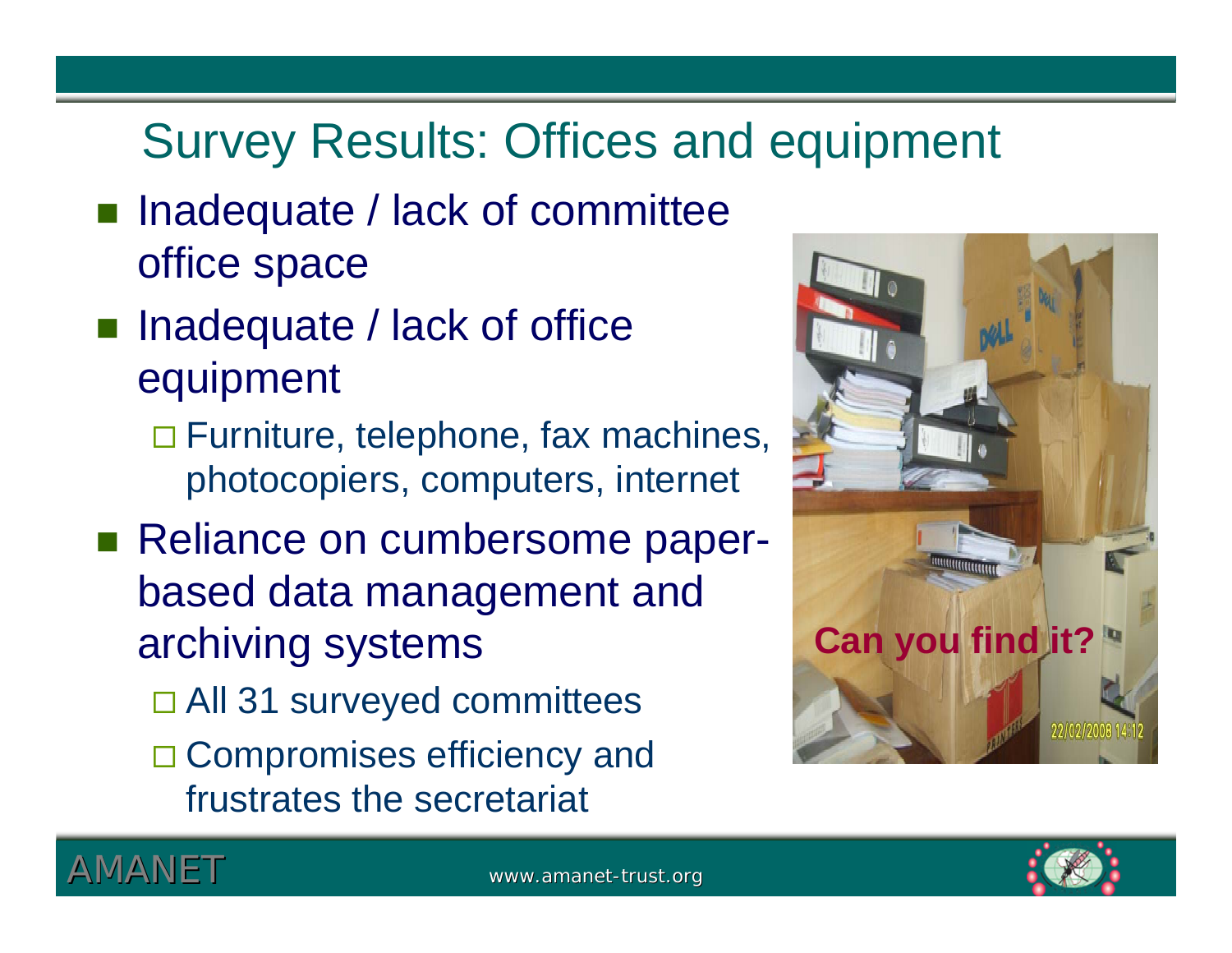## Survey Results: Composition of ERCs

- Membership ranged from 3 to 21, with mean of 11 members per committee
- **Example Challenges convening meetings** □ Busy work schedules of members □ No sitting allowances to cover travel costs
- **Lack of full time secretariat for committees**
- Challenges getting members with specialized expertise
- **Example Limited resources for consultations**



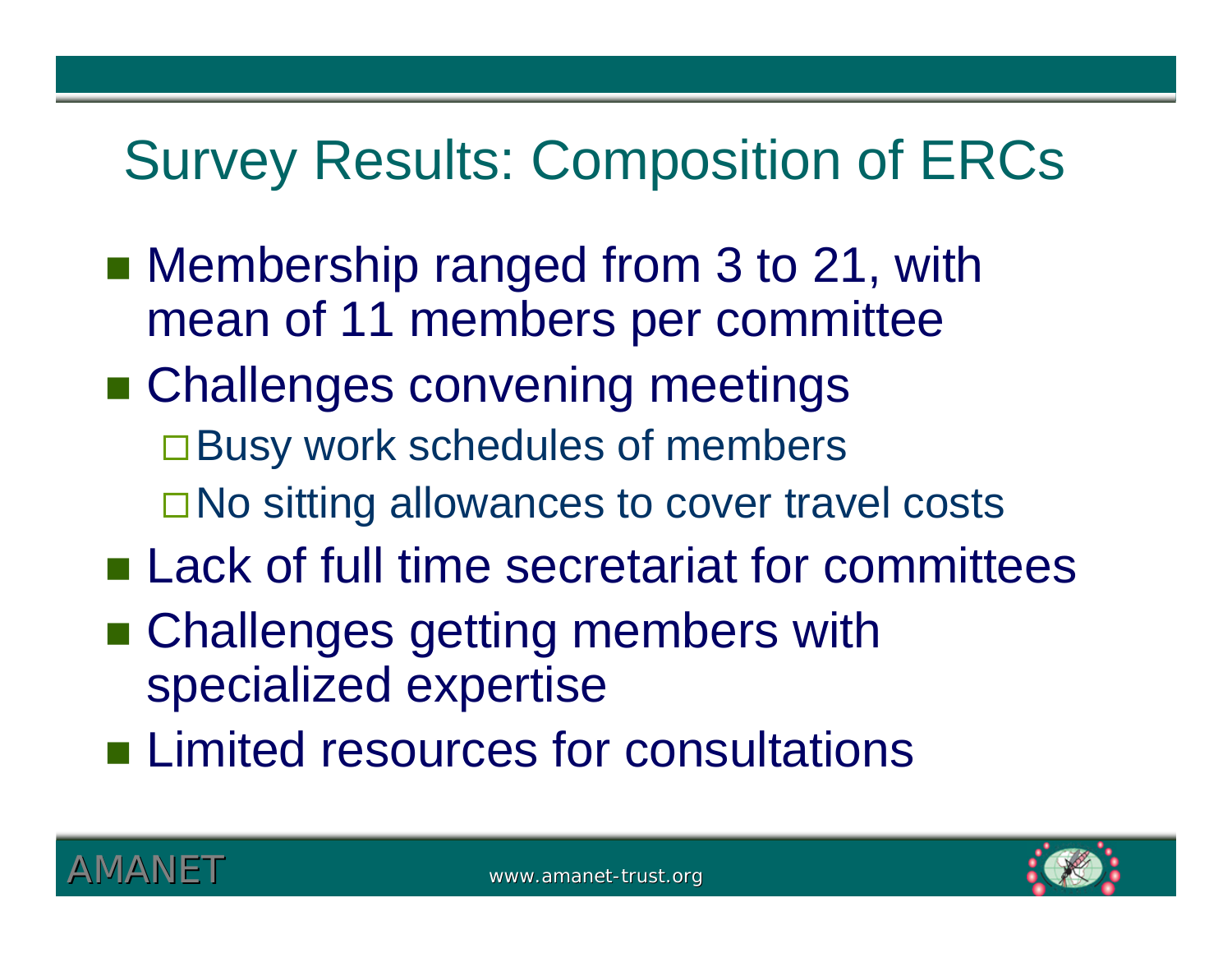### Survey Results: Training needs

- F. Lack of (10/28) or inadequate training for members on joining
- F. Lack of (15/28) or inadequate continuing training of members
- F. Complex protocols
	- □ Clinical trials
	- $\Box$ Genomic epidemiological studies
	- $\Box$ Behavioural studies
	- $\square$  Etc
	- □ Wrong decisions could compromise welfare of people
		- ¾ Approving unethical studies or rejecting ethical studies
- F. Increasing workload; more complex protocols for review
- F. Lack of (10/31) or outdated Standard Operating Procedures (SOPs)
	- □ Limited capability to develop/review SOPs



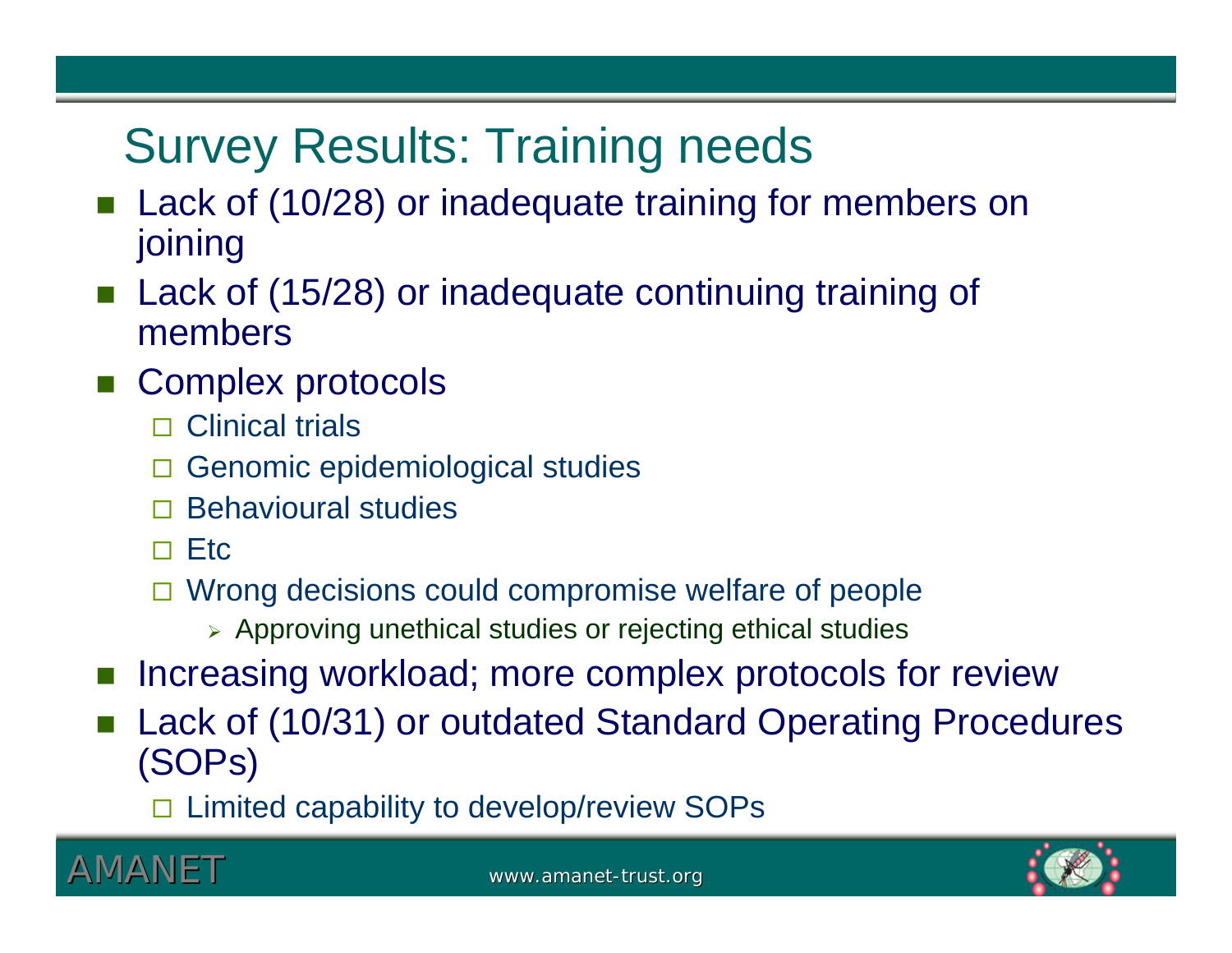#### Survey Results: Inadequate oversight

- Lack of (16/30) or inadequate oversight of approved studies
	- □ Protocol deviations
	- □ Informed consent procedures
	- □ Views/concerns of participants
	- □ Helps to improve implementation of protocols
- **Passive monitoring: reliance on reports from** researchers

#### **Detection of potential harms compromised**

- □ Cumbersome paper-based data management and archiving systems (31/31) inefficient
- □ If SAE reports may be 'lost' in disorganized offices followup and protection of participants may be compromised.





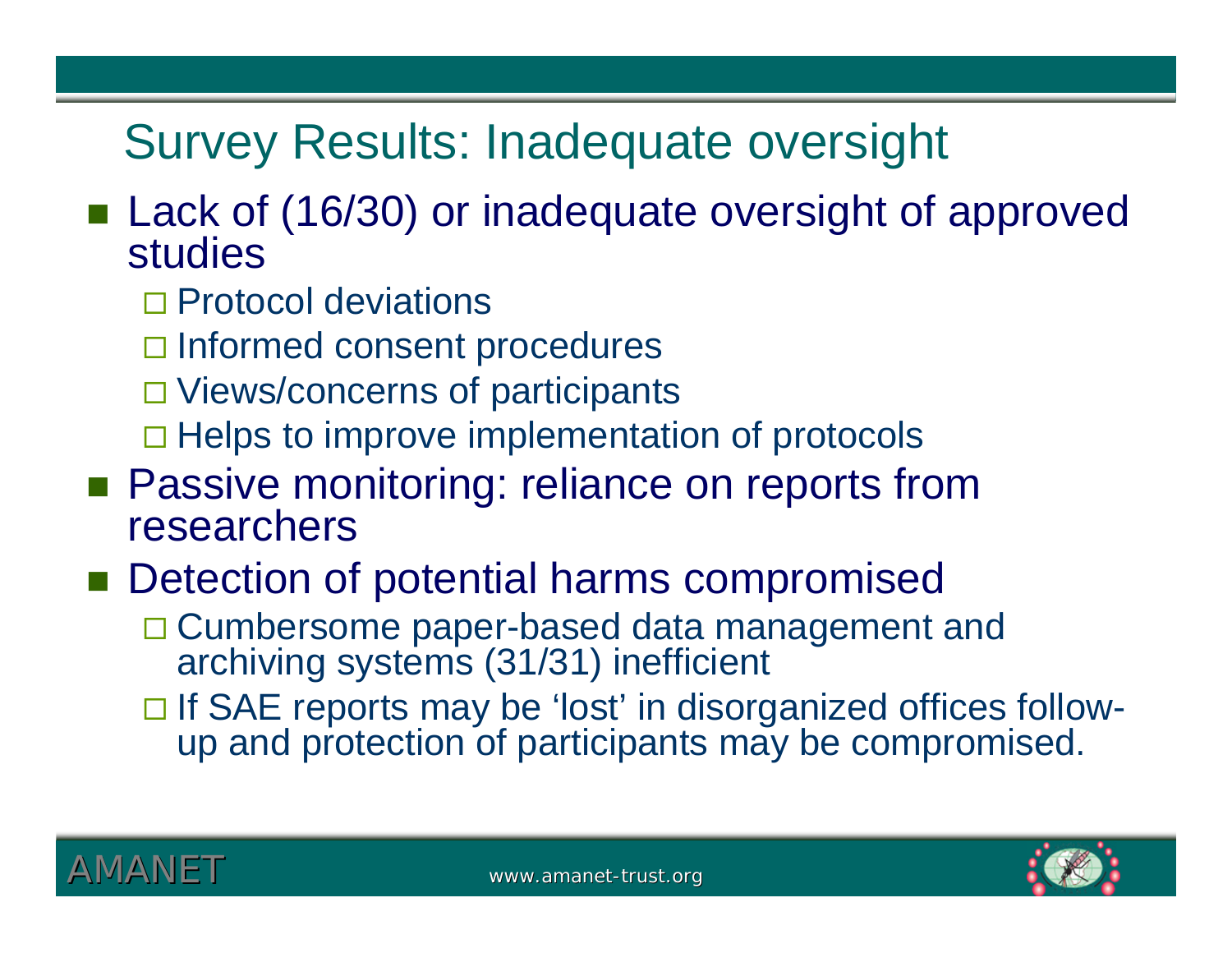## Players in HRE capacity building in Africa

- AMANET is implementing various capacity building activities in Africa
- **There are other organizations involved in capacity** building in Africa
	- □ Pan African Bioethics Initiative (PABIN)
	- □ South African Research Ethics Initiative (SARETI)
	- □ International Research Ethics Network for Southern Africa (IRENSA)
	- □ Training and Resources in Research Ethics Evaluation (TRREE)
	- □ JHU-Fogarty African Bioethics Training Program
- **Iolee 1** In light of the magnitude of the task of capacity building in Africa, complementary efforts are needed, and overlaps do not harm



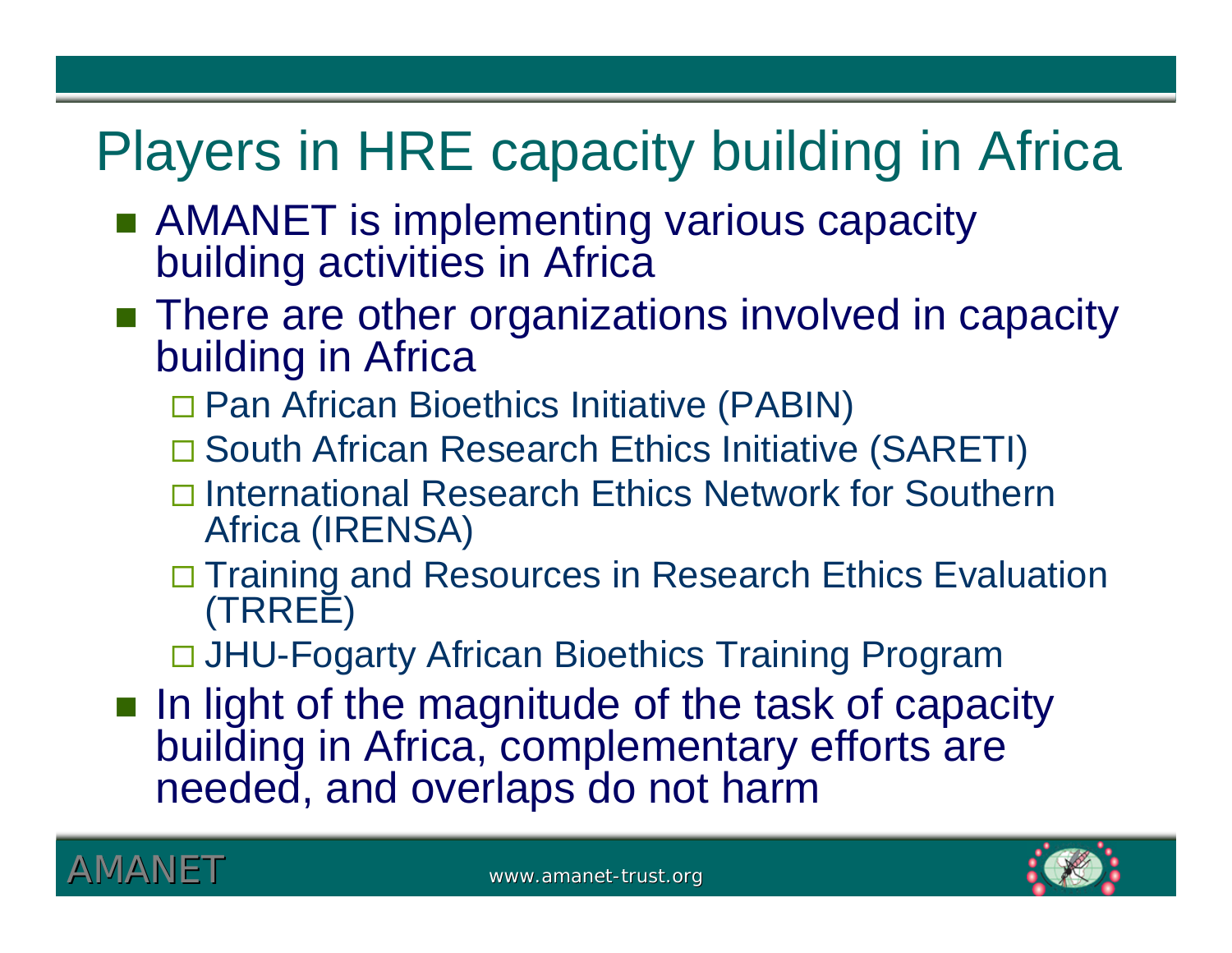## Concluding remarks

- **Needs assessment survey revealed** challenges hindering operations of ERCs in Africa
	- Membership and attendance of meetings
	- □ Lack of or inadequate office space and equipment
	- □ Lack of or inadequate training of committee members
	- □ Lack of or outdated SOPs
	- □ Lack of or weak oversight of approved research
	- □ Cumbersome paper-based data management and archiving systems
- **No. 2018 In AMANET doing about the identified Interpolle** needs?